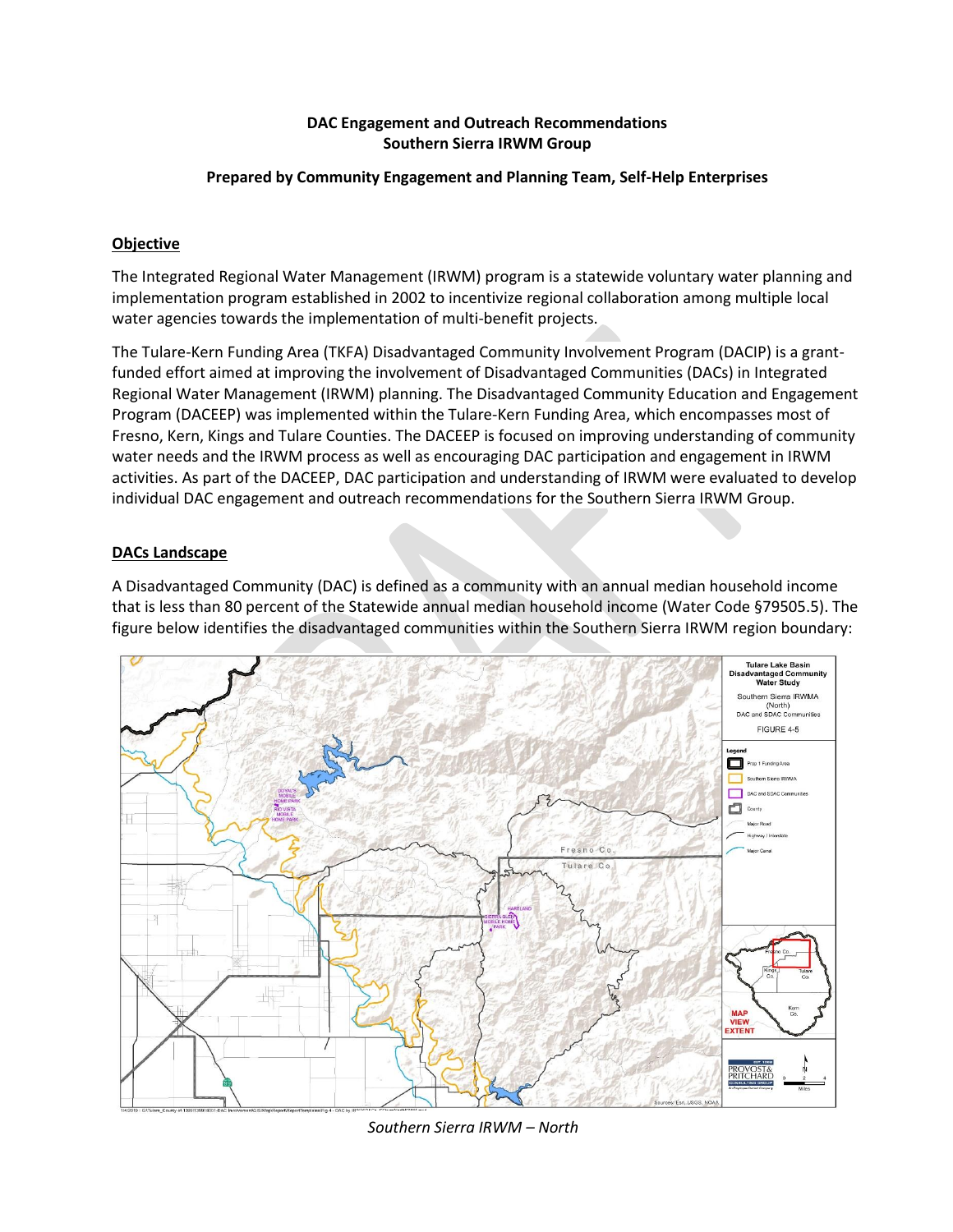# **DACs Landscape (continued)**



*Southern Sierra IRWM – South*

# **Opportunities for DAC Participation**

The Southern Sierra IRWM region has the following opportunities available for IRWM groups:

**Regional Water Management Group (RWMG):** Membership in the RWMG is open to any agency, organization, or company that signs the MOU and is approved by existing RWMG members. Membership does not require any financial commitments. The right to become a member is based primarily on having a local presence in or around the IRWMP area and an interest in water resources management. The type, size, or financial status of an organization are not factors. Each member of the RWMG is given one vote; voting power is not weighted based on size, area, or financial status.

**Coordinating Committee:** The Coordinating Committee is a smaller group of RWMG members and interested stakeholders. The Coordinating Committee assumes tasks similar to an executive committee, but is entirely advisory to the RWMG and has no formal decision-making authority. Any member or interested party can ask to join the Coordinating Committee. The RWMG must approve a member's participation on the Coordinating Committee.

**Interested Stakeholder List:** DACs and all interested stakeholders may request to be added to the Interested Stakeholder list.

**Ability to Place Projects on an IRWM List.** DACs may submit a project for consideration to be placed on the IRWM's Project List.